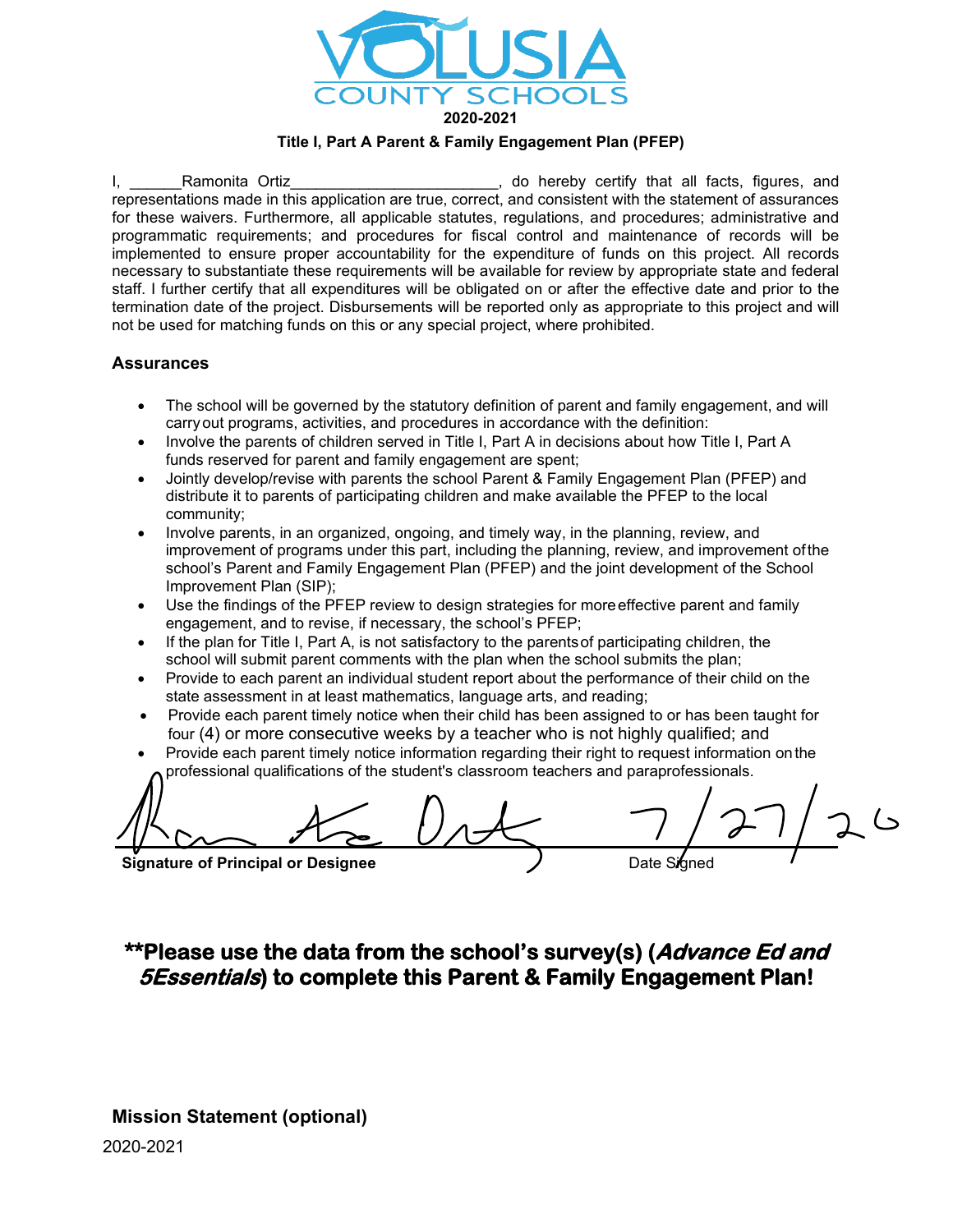**Response: Through collaborative efforts of the school community, students will be enriched, motivated and encouraged to achieve their highest individual potential; empowering them to participate in a diverse global community.**

## **Engagement of Parents & Families**

Describe how the school will involve parents in an organized, ongoing, and timely manner, in the planning, review, and improvement of Title I programs including involvement in the decisions regarding how funds for parent and family engagement will be used.

**Response:** The School Advisory Council (SAC) meets monthly and is responsible for the planning, review and improvement of the Title I program. All parents are invited to be members of the Deltona Lakes Elementary SAC. SAC members provide input on the Parent & Family Engagement Plan and the Title I budget was discussed, as well as all other plans related to school improvement. Parent surveys are also used to solicit parent input. Comments from parents are documented on SAC meeting minutes.

## **Coordination and Integration**

Describe how the school will coordinate and integrate parent and family engagement programs and activities that teach parents how to help their children at home, to the extent feasible and appropriate, including but not limited to, other federal programs such as: Head Start, Early Reading First, Even Start, Home Instruction Programs for Preschool Youngsters, the Parents as Teachers Program, public preschool, Title I, Part C, Title II, Title III, Title IV, and Title VI.

|                | count Program                | Coordination                                                                                                                                                                                                                                                                                                                                                                                                                                                                                       |
|----------------|------------------------------|----------------------------------------------------------------------------------------------------------------------------------------------------------------------------------------------------------------------------------------------------------------------------------------------------------------------------------------------------------------------------------------------------------------------------------------------------------------------------------------------------|
|                | Title I, Part<br>C           | Parent support is offered through migrant services such as translation, tutoring,<br>parent//kid activity nights and workshops on school success, and medical and food<br>assistance programs referrals.                                                                                                                                                                                                                                                                                           |
| $\overline{2}$ | Title IX,<br><b>Homeless</b> | School works closely with coordinator to ensure that homeless students have<br>school supplies, community resources and transportation.                                                                                                                                                                                                                                                                                                                                                            |
| 3              | Title I, Part                | Head Start VPK works with our school staff to coordinate transition plans for<br>students and ensure continuity of services.                                                                                                                                                                                                                                                                                                                                                                       |
| 4              |                              | Supplemental Tutoring before or after school. Supplemental materials and supplies<br>needed to close the achievement gap. Supplemental funds for on-going staff<br>Title I Part development as determined by the results of FSA data.                                                                                                                                                                                                                                                              |
| 5              | Title II                     | The district provides on going Professional Development in the core subject areas<br>to ensure quality instruction and student success.                                                                                                                                                                                                                                                                                                                                                            |
| $\overline{6}$ | Title III                    | Additional support and resources provided by the school will be discussed with<br>parents during LEP committee meetings. The district ESOL Coordinator and staff<br>provide ongoing support and professional development to teachers and<br>paraprofessionals to ensure instructional best practices are utilized. Teachers<br>consistently progress monitor the ELL students to identify specific needs, target<br>interventions/enrichments to ensure the appropriate pathway toward graduation. |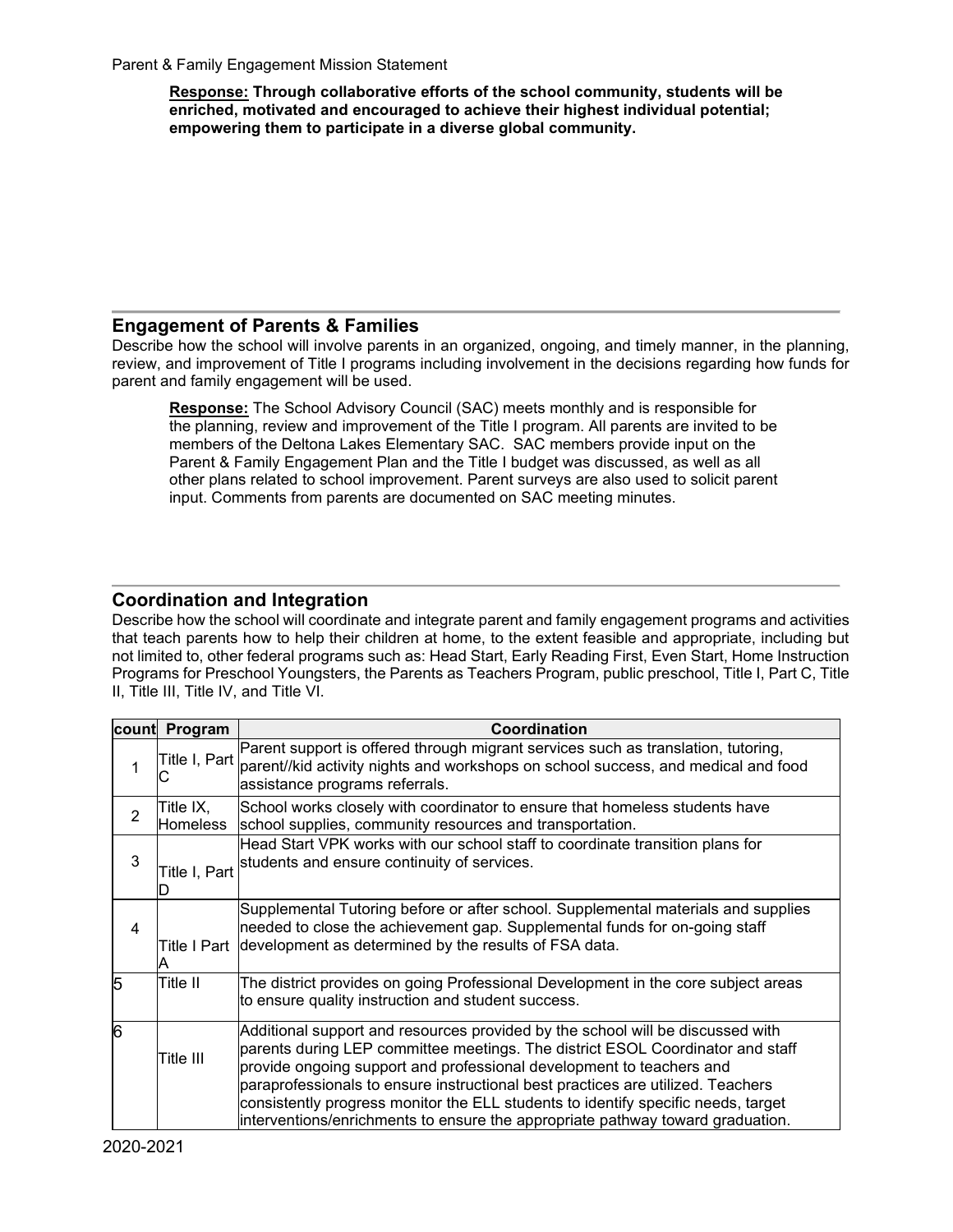## **Annual Title I Parent Meeting**

Describe the specific steps the school will take to conduct an annual meeting designed to inform parents of participating children about the school's Title I program, the nature of the Title I program (schoolwide or targeted assistance), school choice, supplemental educational services, and the rights of parents. Include timeline, persons responsible, and evidence the school will use to demonstrate the effectiveness of the activity. **Meeting should be offered a minimum of two times on different dates/times to accommodate parents' schedules.**

| count          | <b>Activity/Tasks</b>                                                                                | <b>Person</b><br><b>Responsible</b> | <b>Timeline</b>   | <b>Evidence of Effectiveness</b>                                                                     |
|----------------|------------------------------------------------------------------------------------------------------|-------------------------------------|-------------------|------------------------------------------------------------------------------------------------------|
| 1              | <b>Establish Open</b><br>House date and<br>activities<br>Virtual                                     | Principal                           | September<br>2020 | Date set on school calendar, Advertised on<br>marquee and flyers                                     |
| $\overline{2}$ | Prepare agendas for<br>Open House                                                                    | Principal                           | September<br>2020 | Completion of agenda                                                                                 |
| 3              | Gather information<br>on Title I such as<br>brochures and<br><b>PowerPoint</b><br>outlining services | Principal                           | September<br>2020 | Information prepared for distribution                                                                |
| 4              | Train teachers about<br>plans/goals of Open<br>House                                                 | Principal                           | September<br>2020 | Faculty meeting minutes and comments                                                                 |
| 5              | <b>Advertise Open</b><br>House                                                                       | Principal<br><b>Teachers</b>        | September<br>2020 | School calendar, school website, newsletters,<br>flyers, Connect 5 message, Classroom<br>newsletters |
| 6              | Prepare information<br>on curriculum and<br>class expectations                                       | <b>Teachers</b>                     | September<br>2020 | <b>Title I Parent Survey</b>                                                                         |
| $\overline{7}$ | Annual Title I Meeting                                                                               | Principal                           | September<br>2020 | <b>Parent Survey Forms</b>                                                                           |
|                | Virtual                                                                                              |                                     |                   |                                                                                                      |
| 8              | Open House                                                                                           | Principal                           | September<br>2020 | Sign in sheets, Parent input forms                                                                   |
|                | <b>Annual Title I Meeting</b>                                                                        |                                     |                   |                                                                                                      |
|                | Virtual                                                                                              |                                     |                   |                                                                                                      |

## **Flexible Parent Meetings**

Describe how the school will offer a flexible number of meetings, such as meetings in the morning or evening, and may provide with Title I funds, transportation, child care, or home visits, as such services related to parent and family engagement.

**Response:** Workshops and meetings will be scheduled at different times to accommodate parents' varying schedules and availability. Meetings may be scheduled in the morning, afternoon, or evening. Activities such as Open House, Annual Title I meeting and various informational nights are held in the evenings. Generally, SAC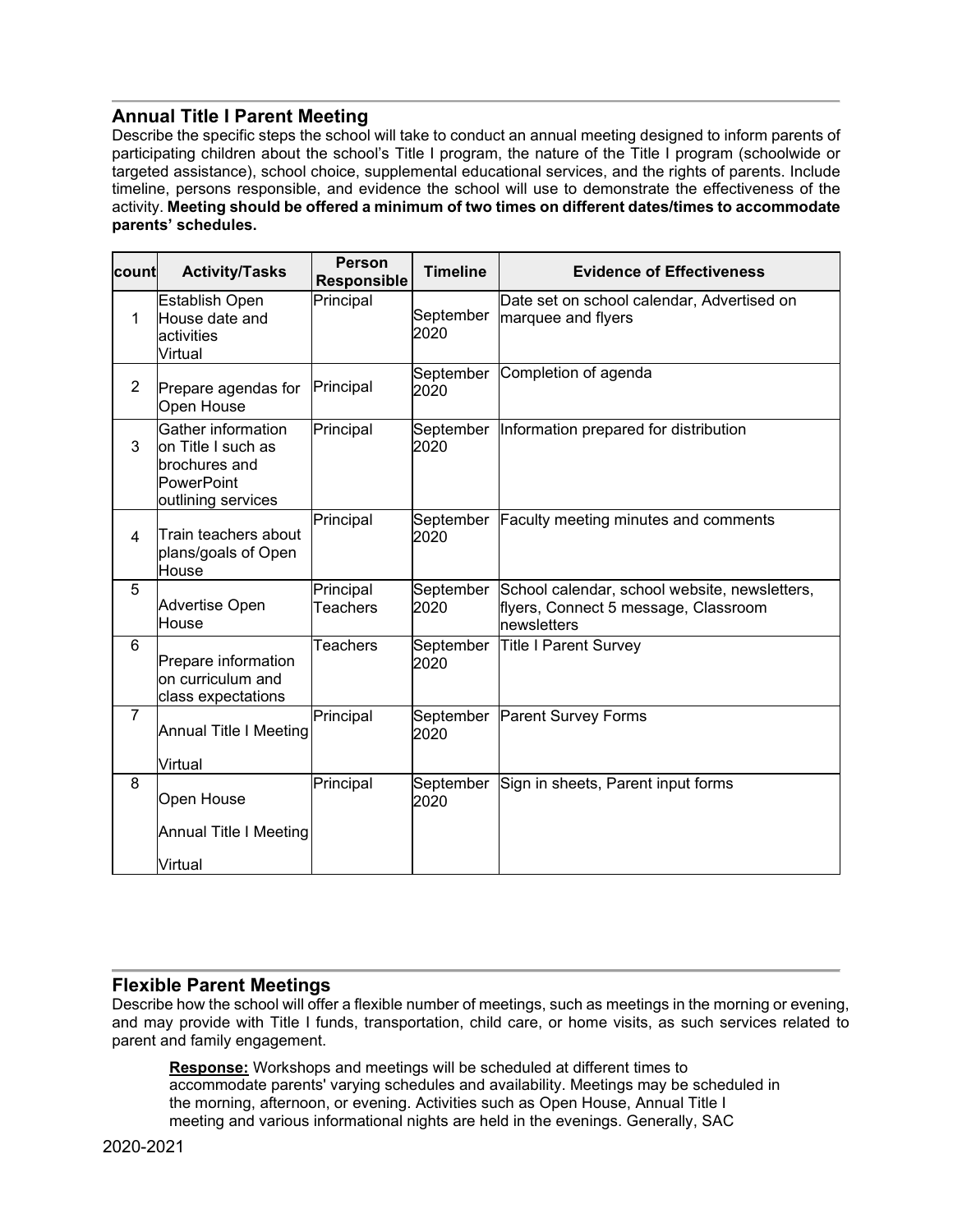meetings are held after school. Input for the School Improvement Plan is solicited from parents; we schedule input times in the morning, afternoon, and evening to ensure that parents can participate. Parent Input is also on every SAC agenda. Also, parents have the opportunity to provide input on our school website as well as the front office.

## **Parent & Family Engagement Activities (Building Capacity)**

Describe how the school will implement activities that will build the capacity for strong parent and family engagement, in order to ensure effective involvement of parents and families and to support a partnership among the school involved, parents, and the community to improve student academic achievement. Describe the actions the school will take to provide materials and training to help parents and families work with their child to improve their child's academic achievement. Include information on how the school will provide other reasonable support for parent and family engagement activities as parents may request.

| count          | <b>Content and Type</b><br>of Activity                                                                                        | <b>Person</b><br>Responsible                                                                     | <b>Anticipated Impact on</b><br><b>Student Achievement</b>                                                                                                 | <b>Timeline</b>    | <b>Evidence of</b><br><b>Effectiveness</b>                       |
|----------------|-------------------------------------------------------------------------------------------------------------------------------|--------------------------------------------------------------------------------------------------|------------------------------------------------------------------------------------------------------------------------------------------------------------|--------------------|------------------------------------------------------------------|
| $\mathbf{1}$   | <b>Annual Title I</b><br>Meeting                                                                                              | Principal/School<br><b>Staff</b>                                                                 | Provide information to<br>parents regarding Title I<br>services available                                                                                  | Septemb<br>er 2020 | Sign-In<br>sheets,<br>parent<br>input form                       |
| $\overline{2}$ | Parenting Training,<br><b>SAC Membership</b><br>Training                                                                      | School Staff                                                                                     | Increase parents'<br>knowledge of academic<br>expectations and foster<br>parent/school partnerships                                                        | Septemb<br>er 2020 | Sign-in sheets                                                   |
| 3              | Family<br>Literacy,<br>Parents-to-<br><b>School Staff</b><br>Kids(English/<br>Spanish)                                        |                                                                                                  | Provide parents with<br>strategies to increase<br>family literacy                                                                                          | Spring<br>2021     | Parent program<br>evaluations                                    |
| $\overline{4}$ | Reading Strategies,<br>Literacy Night                                                                                         | <b>School Staff</b>                                                                              | Provide information to<br>parents on how to help<br>their children be better<br>readers                                                                    | Spring 2021        | Parent<br>input form                                             |
| 5              | Student Academic<br>Achievement<br><b>Standards and Title</b><br>I Program<br>Information, Open<br>House, Meet the<br>Teacher | School Staff                                                                                     | Provide information to<br>parents on expectations<br>and how parents can help<br>their children                                                            | September<br>202   | Sign-in<br>sheets,<br>Title I<br>Survey,<br>parent input<br>form |
| 6              | Kindergarten<br>Orientation                                                                                                   | Principal,<br>Guidance<br>Counselor,<br>Academic Coach                                           | Provide parents of<br>incoming Kindergarten<br>students information<br>regarding school<br>programs, enrollment, and<br>parent resources                   | May 2021           | Sign-in<br>sheets,<br>parent input<br>form                       |
| $\overline{7}$ | Parent Leadership<br>Conference                                                                                               | Principal,<br>Guidance<br>Counselor, ESOL<br>Staff, Reading<br>Coach,<br>Intervention<br>Teacher | Provide information in<br>English and Spanish for<br>our ESOL parents<br>including parent<br>resources, curriculum<br>guides, and volunteer<br>information | October<br>2020    | Sign-in<br>sheets,<br>parent input<br>form,<br>survey            |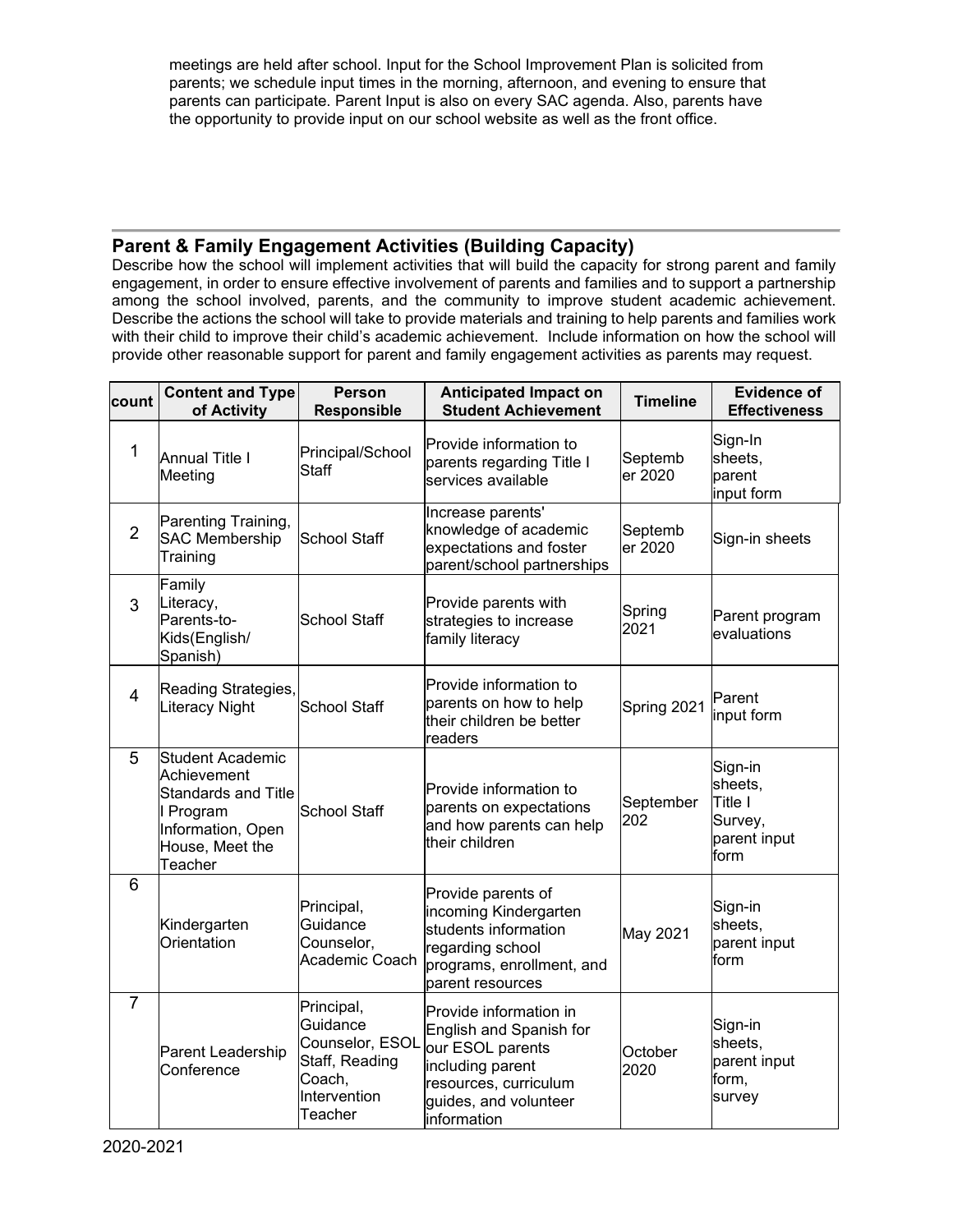| 8  | Math Night Make & <sub>K-5</sub><br>Take    |         | Parents and students will<br>be invited to a night to<br>participate in creating<br>math activities related to<br>the standards to practice<br>lat home. | Dec. 2020        | Sign in<br>sheets,<br>surveys,<br>parent input<br>form                |
|----|---------------------------------------------|---------|----------------------------------------------------------------------------------------------------------------------------------------------------------|------------------|-----------------------------------------------------------------------|
| 9  | <b>IFSA Parent Info</b>                     | $3 - 5$ | Provide parents<br>information regarding the<br><b>FSA assessment.</b>                                                                                   | January<br>2021  | Surveys,<br>parent input<br>form                                      |
| 10 | Title I Parent<br><b>Discussion Meeting</b> | K-5     | Parents were invited to a<br>question and answer<br>lsession with<br>representatives from DOE.                                                           | February<br>2021 | Sign-in<br>sheets,<br>parent input<br>form                            |
| 11 | <b>FACT FAIR</b>                            | K-5     | Parents were invited to a<br>community resource fair.                                                                                                    | April 2021       | Handouts,<br>community<br>resources,<br>backpacks                     |
| 12 | Science Expo                                | 5       | Parents were invited to<br>lview Science Fair<br>programs and information<br>regarding 5 <sup>th</sup> grade<br>Science test.                            | March 2021       | Handouts,<br>parent input<br>lform                                    |
| 13 | Publix Math Night                           | $K-5$   | Parents and students will<br>lbe invited to Publix to<br>compete math related<br>activities.                                                             | Sept. 2020       | Math<br>activities,<br>sign in<br>sheets,<br>parent<br>input<br>forms |

## **Staff Training**

Describe the professional development activities the school will provide to educate the teachers, pupil services personnel, administrators, and other staff in how to reach out to, communicate with, and work with parents as equal partners, in the value and utility of contributions of parents, and in how to implement and coordinate parent and family engagement programs, and build ties between parents and schools.

| <b>count</b>   | <b>Content and</b><br>Type of<br><b>Activity</b>                                | Person<br>Responsible                                                   | <b>Anticipated Impact</b><br>on Student<br><b>Achievement</b>                                                                              | <b>Timeline</b>   | Evidence of<br><b>Effectiveness</b>                                     |
|----------------|---------------------------------------------------------------------------------|-------------------------------------------------------------------------|--------------------------------------------------------------------------------------------------------------------------------------------|-------------------|-------------------------------------------------------------------------|
|                | Parent<br><b>Involvement</b><br>"Family Friendly I Contact<br>lSchools"         | <b>PIRC</b><br>PIRC's Training Representative, Title participate in the | Provide school staff<br>with strategies for<br>encouraging parents to Spring<br>educational process to<br>increase student<br>achievement. | 2021              | Sign-in sheets,<br>agenda, presentation<br>materials, Title I<br>survey |
| $\mathfrak{p}$ | <b>Different</b><br>Levels of<br><b>Parent</b><br><b>Involvement</b><br>(DLOPI) | Principal                                                               | Improve the ability of<br>staff to work effectively Fall 2020<br>with parents                                                              |                   | Sign-in sheets,<br>agenda, presentation<br>materials, input sheets      |
| 3              | <b>Presentation of</b><br><b>IParent</b><br>Involvement<br>Plan at Faculty      | Principal, Title I<br>Contact                                           | Teachers will learn<br>about Title I<br>programs and<br>services to increase<br>parental                                                   | September<br>2020 | Sign-in sheets,<br>presentation<br>lmaterials                           |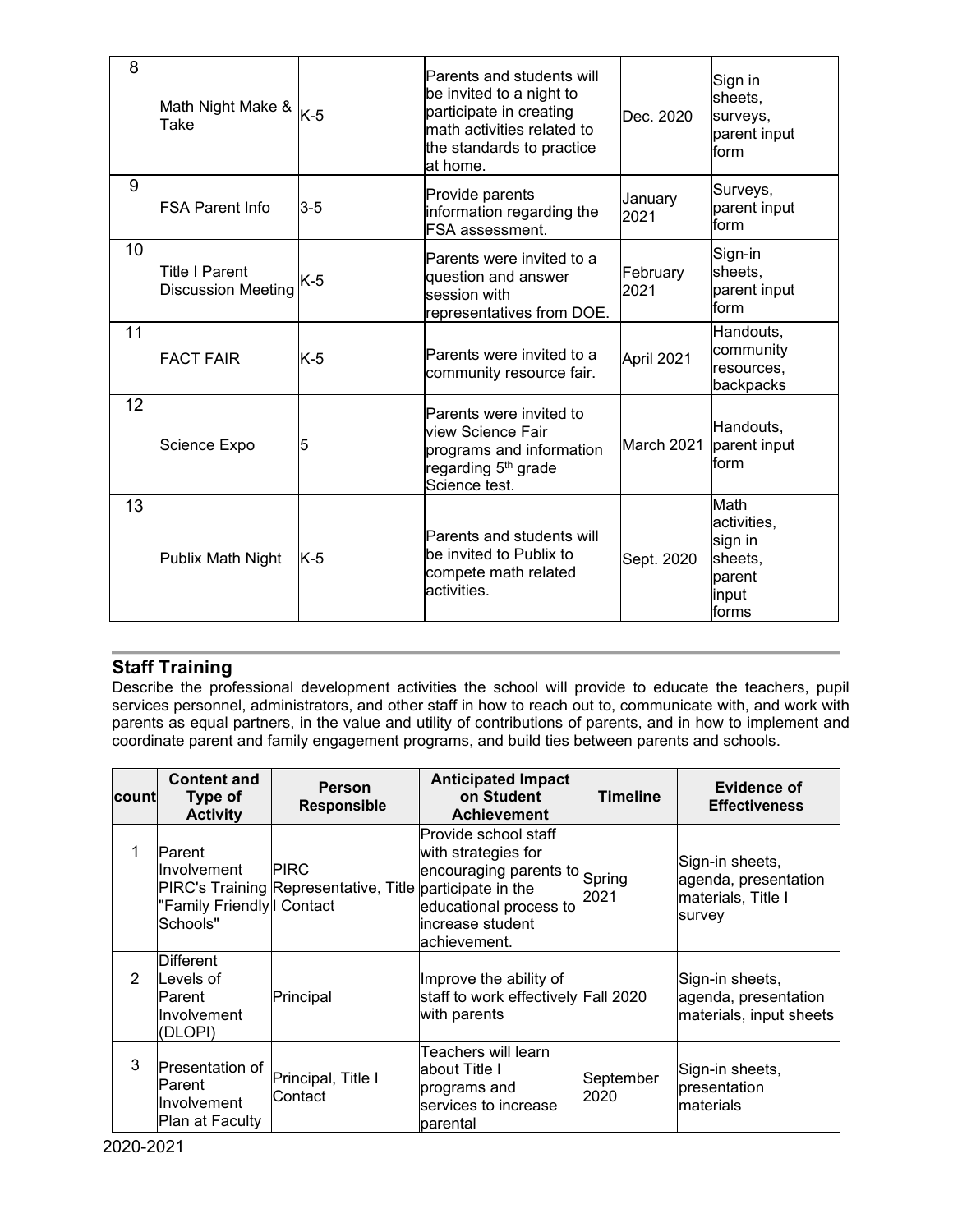|   | Meeting                                                                                                                                                                                                                |              | involvement.                                                                                                                                   |                                     |                                                       |
|---|------------------------------------------------------------------------------------------------------------------------------------------------------------------------------------------------------------------------|--------------|------------------------------------------------------------------------------------------------------------------------------------------------|-------------------------------------|-------------------------------------------------------|
| 4 | Value of<br><b>Parental</b><br>llnvolvement: A<br>quarterly<br>Inewsletter will<br>be distributed to Principal, Title I<br>teachers that<br>lincludes<br>linformation on<br>the value of<br>lparental<br>linvolvement. | Contact      | Improve the ability of<br>staff to work effectively<br>with parents by<br>providing examples of<br>best practices for<br>parental involvement. | Quarterly<br>throughout<br>the year | Handouts, email<br>communication                      |
| 5 | Communicating<br>with Parents                                                                                                                                                                                          | School Staff | Shared information<br>regarding how to<br>communicate<br>effectively with parents<br>to increase student<br>achievement.                       | <b>Fall 2020</b>                    | Agenda, handouts,<br>sign-sheet,<br><b>PowerPoint</b> |

## **Communication**

Describe how the school will provide parents and families of participating children the following:

- Timely information about the Title I programs;
- Description and explanation of the curriculum at the school, the forms of academicassessment used to measure student progress, and the proficiency levels students are expected to meet;
- If requested by parents, opportunities for regular meetings to formulate suggestions and to participate, as appropriate, in decisions relating to the education of their children; and
- If the schoolwide program plan is not satisfactory to the parents of participating children, the school will submit the parents' comments with the plan that will be made available to the local education agency.

**Response:** Information about Title I programs will be provided through newsletters, booklets/brochures, and an informational PowerPoint shown during Annual Title I meeting. The Title I Parent & Family Engagement Plan brochure and Title I booklet are provided during the meeting. PIRC information is on our website, at our front desk, and is sent home with students via backpack. Curriculum and assessment information is shared by teachers at Open House, during parent teacher conferences, and through newsletters. Assessment information is sent home to parents via backpack and is also available on our website. Parents may provide input to the school via parent input forms, the school website, interim reports, and in the student's daily planner.

## **Accessibility**

Describe how the school will provide full opportunities for participation in parent and family engagement activities for all parents (including parents with limited English proficiency, disabilities, and migratory children). Include how the school plans to share information related to school and parent programs, meetings, school reports, and other activities in an understandable and uniform format and to the extent practical, in a language parents can understand.

**Response:** Information regarding parent participation is provided to parents via school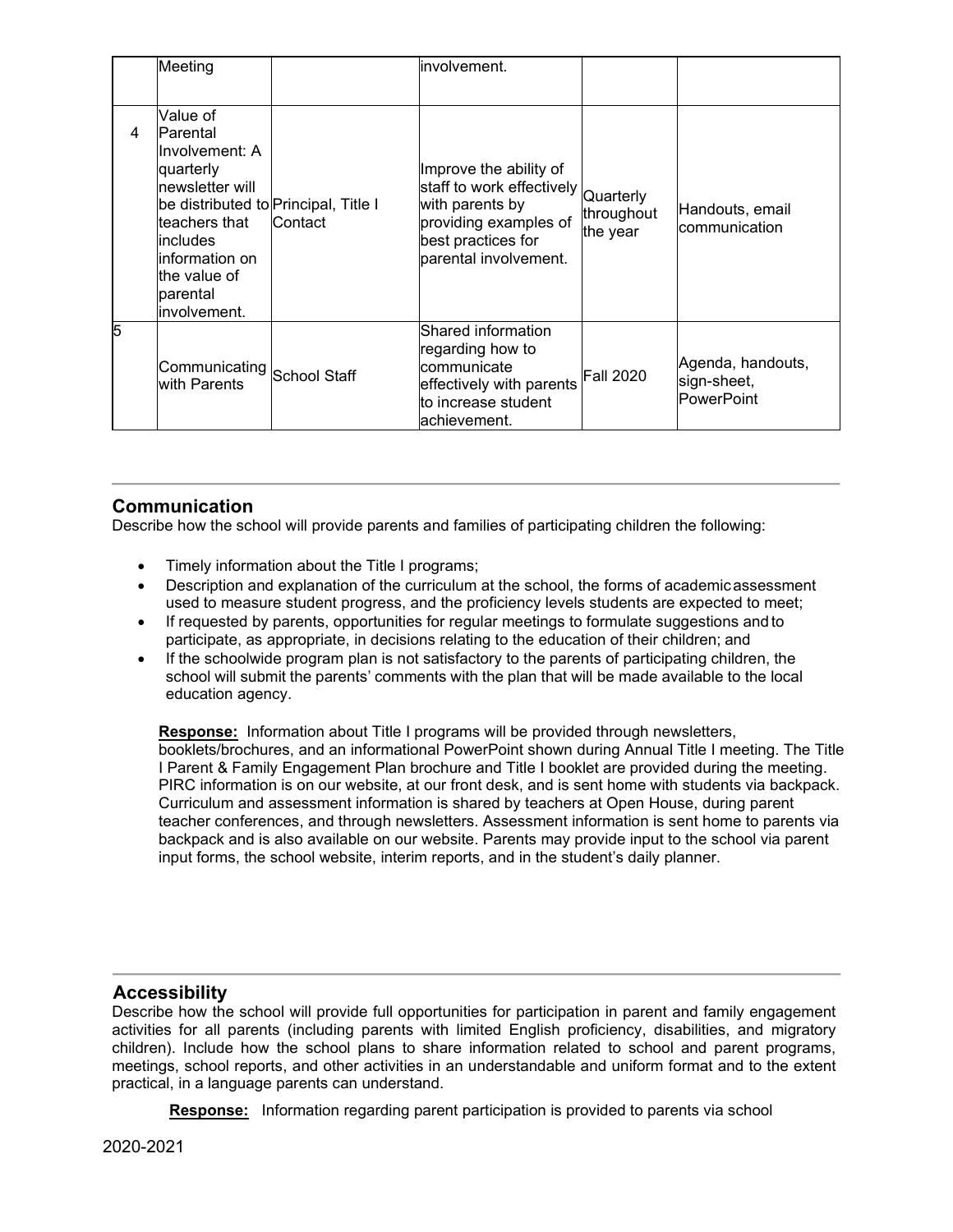website, Connect5 phone messages, newsletters, parent/teacher conferences, workshops, and meetings. District information is available in English and Spanish. When requested, the District will provide a translator if school staff is not able to assist. Books and videos are available in Spanish to parents at the school. ESOL paraprofessionals translate information for parents over the phone and at conferences. The newsletter is translated into Spanish. There is a Parent Leadership Committee meeting for parents of ELL students. The Parents-to-Kids program is offered yearly in English and Spanish. Parents with special needs are accommodated. Deltona Lakes Elementary is handicapped accessible.

#### **Upload Evidence of Input from Parents**

Please provide evidence of parent input in the development of the Parent & Family Engagement Plan (PFEP).

**Please upload into SharePoint and keep copies for your records.**

#### **Upload School-Parent Compact**

Note: As a component of the school-level PFEP, each school shall jointly develop, with parents for all children served under this part, a School-Parent Compact that outlines how parents, the entire school staff, and students will share the responsibility for improved student academic achievement.

**Please upload into SharePoint and keep copies for your records.**

## **Upload Evidence of parent and family input in the development of the School-Parent Compact**

Note: Submit copies of actual parent/family input supporting the development and revision of the School-Parent Compact (i.e. minutes, surveys etc.).

#### **Please upload into SharePoint and keep copies for your records**

## **Previous year's Parent & Family Engagement Plan (PFEP) Evaluation**

## **Parent & Family Engagement summary (Building Capacity Summary)**

Provide a summary of activities provided during the previous school year that were designed to build the capacity of parents to help their children. Include participation data on the Title I Annual Meeting.

|       | <b>Content and Type of</b> | Number of Number of            | <b>Anticipated Impact on Student</b> |
|-------|----------------------------|--------------------------------|--------------------------------------|
| count | Activity                   | <b>Activities Participants</b> | Achievement                          |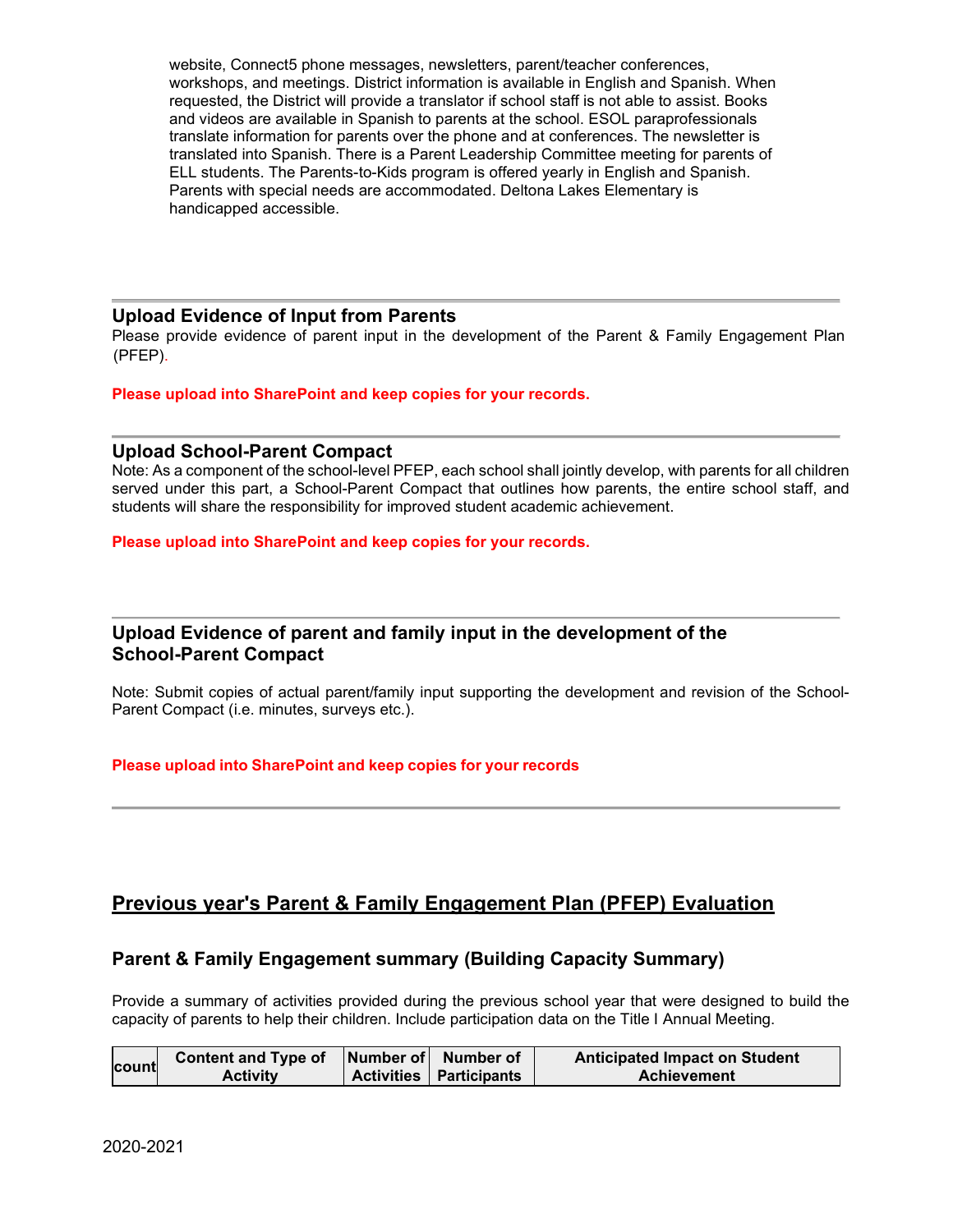| 1              | Annual Title I Meeting                                                                      | $\overline{2}$ | 400<br>10 | This was provided at 2 different times<br>where parents were informed and gave<br>input regarding Title I funds.                                                                 |
|----------------|---------------------------------------------------------------------------------------------|----------------|-----------|----------------------------------------------------------------------------------------------------------------------------------------------------------------------------------|
| $\overline{2}$ | Parenting Training,<br><b>SAC Membership</b><br>Training                                    | 1              | 19        | First SAC meeting to train new SAC<br>members on process.                                                                                                                        |
| 3              | Family Literacy,<br>Parents-to-<br>Kids(English/<br>Spanish)                                | 10             | O         | Canceled                                                                                                                                                                         |
| 4              | Reading Strategies,<br>Literacy Night<br>Read-a-thon                                        | 1              | 60        | Parents and students were engaged in Mia<br>Tibbs reading activities based on grade<br>level standards.                                                                          |
| 5              | Student Academic<br>Achievement Standards<br>and Title I Program<br>Information, Open House | 1              | 412       | Open House was a huge success.<br>Classroom and school wide information was<br>shared. Title I program information was<br>shared before Open House and again at<br>another time. |
| 6              | Kindergarten Orientation                                                                    | l0             | l0        | Canceled due to COVID                                                                                                                                                            |
| $\overline{7}$ | Parent Leadership<br>Conference                                                             | 1              | 7         | ESOL teachers provided parents<br>information regarding ESOL strategies to<br>help their students at home.                                                                       |
| 8              | Math Night Make & Take                                                                      | 1              | 55        | Grade level standards were practiced<br>together with students and parents. Also, a<br>take home activity to continue practicing the<br>standard was sent home.                  |
| 9              | IFSA Parent Info.<br>3rd-5th grade                                                          | 1              | 33        | FSA information was given to parents of<br>students in grades 3-5.                                                                                                               |
| 10             | <b>Title I Parent Discussion</b><br>Meeting                                                 | 10             | Ю         | Did not take place outside of the Annual<br>Title I meeting.                                                                                                                     |
| 11             | <b>FACT FAIR</b>                                                                            | 10             | 0         | Canceled due to COVID                                                                                                                                                            |
| 12             | Science Expo                                                                                | 0              | 0         | This activity took place during the school<br>day. Students shared their science fair<br>project with teachers on campus.                                                        |
| 13             | Science Night                                                                               | 1              | 71        | Parents and students engaged in grade<br>level science standards in hands on<br>activities.                                                                                      |
| 14             | Publix Math Night                                                                           | 1              | 65        | Students and parents practiced hands on<br>math activities based on grade level<br>standards at Publix.                                                                          |

## **Staff Training Summary**

Provide a summary of the professional development activities provided by the school during the previous school year to educate staff on the value and utility of contributions of parents; how to reach out to, communicate with, and work with parents as equal partners; the implementation and coordination of parent programs; and how to build ties between parents and the school.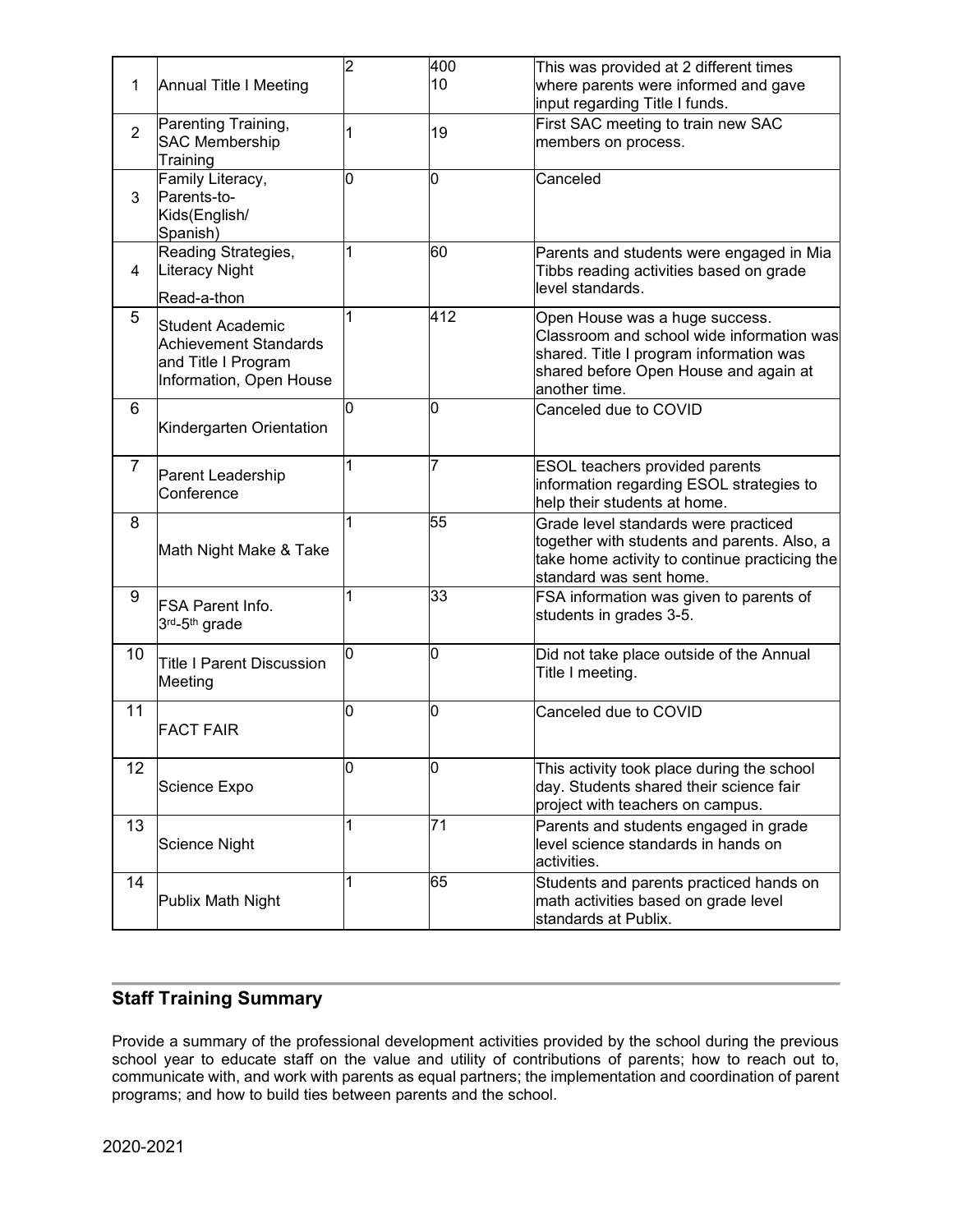| lcount⊧        | <b>Content and</b><br><b>Type of Activity</b>                                                                                                                                         | Number of<br><b>Activities</b> | <b>Number of</b><br><b>Participants</b> | <b>Anticipated Impact on Student Achievement</b>                                                                                                                                                                      |
|----------------|---------------------------------------------------------------------------------------------------------------------------------------------------------------------------------------|--------------------------------|-----------------------------------------|-----------------------------------------------------------------------------------------------------------------------------------------------------------------------------------------------------------------------|
| 1              | <b>Parent</b><br><b>Involvement</b><br><b>PIRC's Training</b><br>"Family Friendly<br>Schools"                                                                                         |                                | 65                                      | A powerpoint was shared outlining ideas/strategies<br>to orient families to school activities.                                                                                                                        |
| $\overline{2}$ | Different Levels of 0<br>Parent<br>Involvement<br>(DLOPI)                                                                                                                             |                                | 64                                      | This information was shared during back to school<br>faculty meetings.                                                                                                                                                |
| 3              | Presentation of<br>Parent<br>llnvolvement<br>Plan at Faculty<br>Meeting                                                                                                               |                                | 71                                      | DLE staff was presented the PFEP and involved<br>in the implementation of the plan.                                                                                                                                   |
| 4              | Value of Parental 8<br>Involvement: A<br>quarterly<br>newsletter will be<br>ldistributed to<br>teachers that<br>includes<br>linformation on the<br>value of parental<br>linvolvement. |                                | 750                                     | Parents were informed of all happenings at DLE.<br>This communication contacted school wide<br>information as well as grade level information.<br>Strategies and resources were provided to help<br>students at home. |
|                | Communicating<br>with Parents                                                                                                                                                         |                                | 65                                      | Faculty, PLC and PST meetings addressed ideas<br>and strategies of how to communicate with parents<br>to address academic and behavioral concerns.                                                                    |

## **Barriers**

Describe the barriers that hindered participation by parents during the previous school year in parent and family engagement activities. Include the steps the school will take during the upcoming school year to overcome the barriers (with particular attention to parents who are economically disadvantaged, are disabled, have limited English proficiency, have limited literacy, or are of any racial or ethnic minority background).

| count | <b>Barrier (Including the</b><br><b>Specific Subgroup)</b>                     | <b>Steps the School will Take to Overcome</b>                                                                                                       |
|-------|--------------------------------------------------------------------------------|-----------------------------------------------------------------------------------------------------------------------------------------------------|
|       | High number of working<br>parents in all subgroups with<br>varying long hours. | Email communication, after hour meetings and activities, use of<br>remind me texting app for parent communication and Connect 5<br>phone reminders. |
| 2     |                                                                                |                                                                                                                                                     |